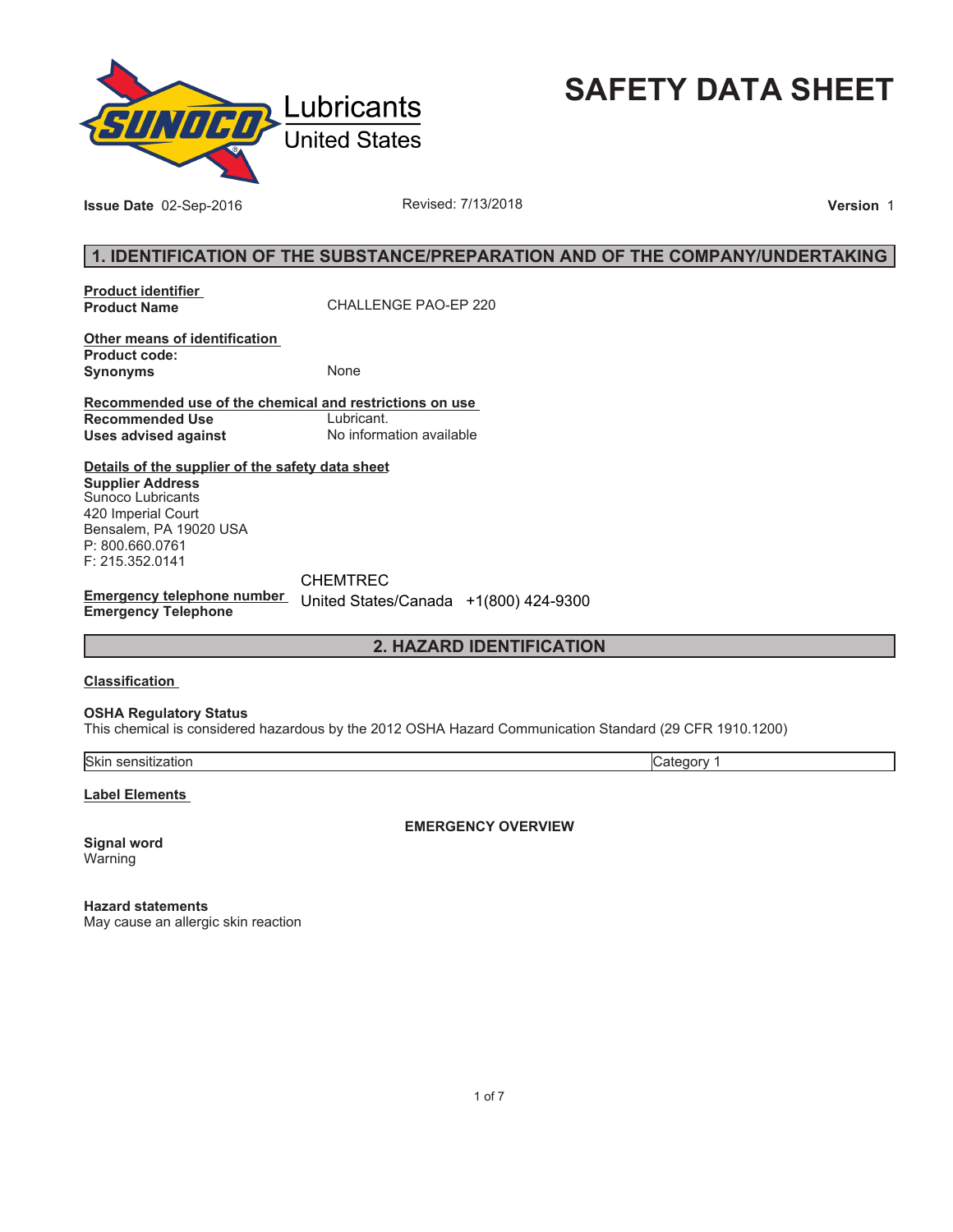| Appearance Oil                                                                                                                                                                                                                                                                                                                                                                                                               | <b>Physical state Liquid</b> | <b>Odor</b> Slight Sulphurous |  |
|------------------------------------------------------------------------------------------------------------------------------------------------------------------------------------------------------------------------------------------------------------------------------------------------------------------------------------------------------------------------------------------------------------------------------|------------------------------|-------------------------------|--|
| <b>Precautionary Statements - Prevention</b><br>Avoid breathing dust/fume/gas/mist/vapors/spray<br>Contaminated work clothing should not be allowed out of the workplace<br>Wear protective gloves<br><b>Skin</b> IF ON SKIN: Wash with plenty of soap and water<br>If skin irritation or rash occurs: Get medical advice/attention<br>Wash contaminated clothing before reuse<br><b>Precautionary Statements - Disposal</b> |                              |                               |  |
| Dispose of in accordance with federal, state and local regulations                                                                                                                                                                                                                                                                                                                                                           |                              |                               |  |
| Hazards not otherwise classified (HNOC)<br>Other information<br>• May cause long lasting harmful effects to aquatic life                                                                                                                                                                                                                                                                                                     |                              |                               |  |

\_\_\_\_\_\_\_\_\_\_\_\_\_\_\_\_\_\_\_\_\_\_\_\_\_\_\_\_\_\_\_\_\_\_\_\_\_\_\_\_\_\_\_\_\_\_\_\_\_\_\_\_\_\_\_\_\_\_\_\_\_\_\_\_\_\_\_\_\_\_\_\_\_\_\_\_\_\_\_\_\_\_\_\_\_\_\_\_\_\_\_\_\_

# **3. COMPOSITION/INFORMATION ON INGREDIENTS**

This material is considered hazardous by the OSHA Hazard Communication Standard (29 CFR 1910.1200).

| <b>Components</b>                                                          | <b>CAS-No</b>                                                                                                                               | Weight % | <b>Trade Secret</b> |
|----------------------------------------------------------------------------|---------------------------------------------------------------------------------------------------------------------------------------------|----------|---------------------|
| Olefin Sulfide                                                             | 68937-96-2                                                                                                                                  | $< 1\%$  |                     |
|                                                                            |                                                                                                                                             |          |                     |
|                                                                            | <b>4. FIRST AID MEASURES</b>                                                                                                                |          |                     |
| <b>First aid measures</b>                                                  |                                                                                                                                             |          |                     |
| Eye contact:<br>advice.                                                    | In the case of contact with eyes, rinse immediately with plenty of water and seek medical                                                   |          |                     |
| Skin contact:                                                              | Wash off immediately with soap and plenty of water. If a person feels unwell or symptoms<br>of skin irritation appear, consult a physician. |          |                     |
| Inhalation:                                                                | In the case of inhalation of aerosol/mist consult a physician if necessary. Move to fresh air.                                              |          |                     |
| Ingestion:                                                                 | Do not induce vomiting without medical advice. Drink 1 or 2 glasses of water. Consult a<br>physician if necessary.                          |          |                     |
| Most important symptoms and effects, both acute and delayed                |                                                                                                                                             |          |                     |
| <b>Symptoms</b>                                                            | No information available.                                                                                                                   |          |                     |
| Indication of any immediate medical attention and special treatment needed |                                                                                                                                             |          |                     |

# **5. FIRE-FIGHTING MEASURES**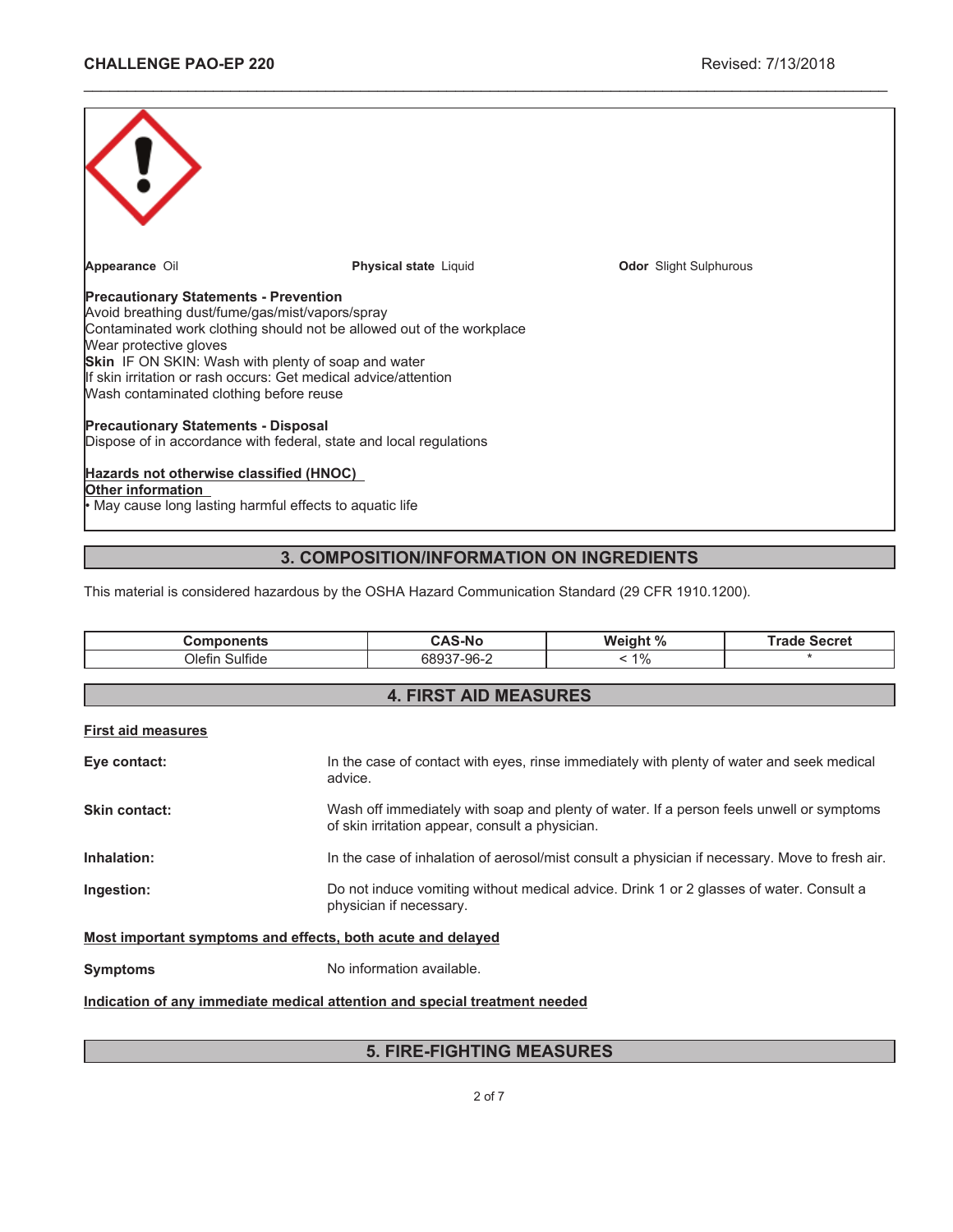#### **Suitable extinguishing media:**

Carbon dioxide (CO2). Dry chemical. Water spray mist or foam.

Unsuitable extinguishing media Do not use a solid water stream as it may scatter and spread fire **Specific hazards arising from the chemical**

Thermal decomposition can lead to release of irritating gases and vapors.

# **Explosion data**

**Sensitivity to Mechanical Impact** None. **Sensitivity to Static Discharge** None.

## **Special protective equipment for firefighters:**

As in any fire, wear self-contained breathing apparatus pressure-demand, MSHA/NIOSH (approved or equivalent) and full protective gear.

## **6. ACCIDENTAL RELEASE MEASURES**

\_\_\_\_\_\_\_\_\_\_\_\_\_\_\_\_\_\_\_\_\_\_\_\_\_\_\_\_\_\_\_\_\_\_\_\_\_\_\_\_\_\_\_\_\_\_\_\_\_\_\_\_\_\_\_\_\_\_\_\_\_\_\_\_\_\_\_\_\_\_\_\_\_\_\_\_\_\_\_\_\_\_\_\_\_\_\_\_\_\_\_\_\_

| Personal precautions, protective equipment and emergency procedures |                                                                                                         |  |
|---------------------------------------------------------------------|---------------------------------------------------------------------------------------------------------|--|
| <b>Personal precautions:</b>                                        | Contaminated surfaces will be extremely slippery. Wear personal protective equipment.                   |  |
| <b>Environmental precautions</b>                                    |                                                                                                         |  |
| <b>Environmental precautions:</b>                                   | Do not flush into surface water or sanitary sewer system.                                               |  |
| Methods and material for containment and cleaning up                |                                                                                                         |  |
| <b>Methods for containment</b>                                      | Prevent further leakage or spillage if safe to do so.                                                   |  |
| Methods for cleaning up:                                            | Absorb spill with inert material (e.g. dry sand or earth), then place in a chemical waste<br>container. |  |

# **7. HANDLING AND STORAGE**

| <b>Precautions for safe handling</b> |  |
|--------------------------------------|--|
|--------------------------------------|--|

Handling **Handling Avoid contact with skin, eyes and clothing. Handle in accordance with good industrial** hygiene and safety practice.

#### **Conditions for safe storage, including any incompatibilities**

**Storage Conditions** Keep container tightly closed

# **8. EXPOSURE CONTROLS/PERSONAL PROTECTION**

| <b>Control parameters</b>                          |                                                                                                                                                                                             |
|----------------------------------------------------|---------------------------------------------------------------------------------------------------------------------------------------------------------------------------------------------|
| <b>Exposure Guidelines</b>                         | Contains mineral oil, vegetable oil, and/or synthetic oil. Under conditions which may<br>generate mists, observe the OSHA PEL of 5 mg/m <sup>3</sup> , ACGIH STEL of 10 mg/m <sup>3</sup> . |
| Appropriate engineering controls                   |                                                                                                                                                                                             |
| <b>Engineering measures to reduce</b><br>exposure: | Ensure adequate ventilation, especially in confined areas.                                                                                                                                  |
|                                                    | Individual protection measures, such as personal protective equipment                                                                                                                       |
| Doeniratoru nrotoetion:                            | Broathing apparatus pooded only when aerosal or mist is formed                                                                                                                              |

**Respiratory protection:** Breathing apparatus needed only when aerosol or mist is formed. **Hand protection:** Gloves made of plastic or rubber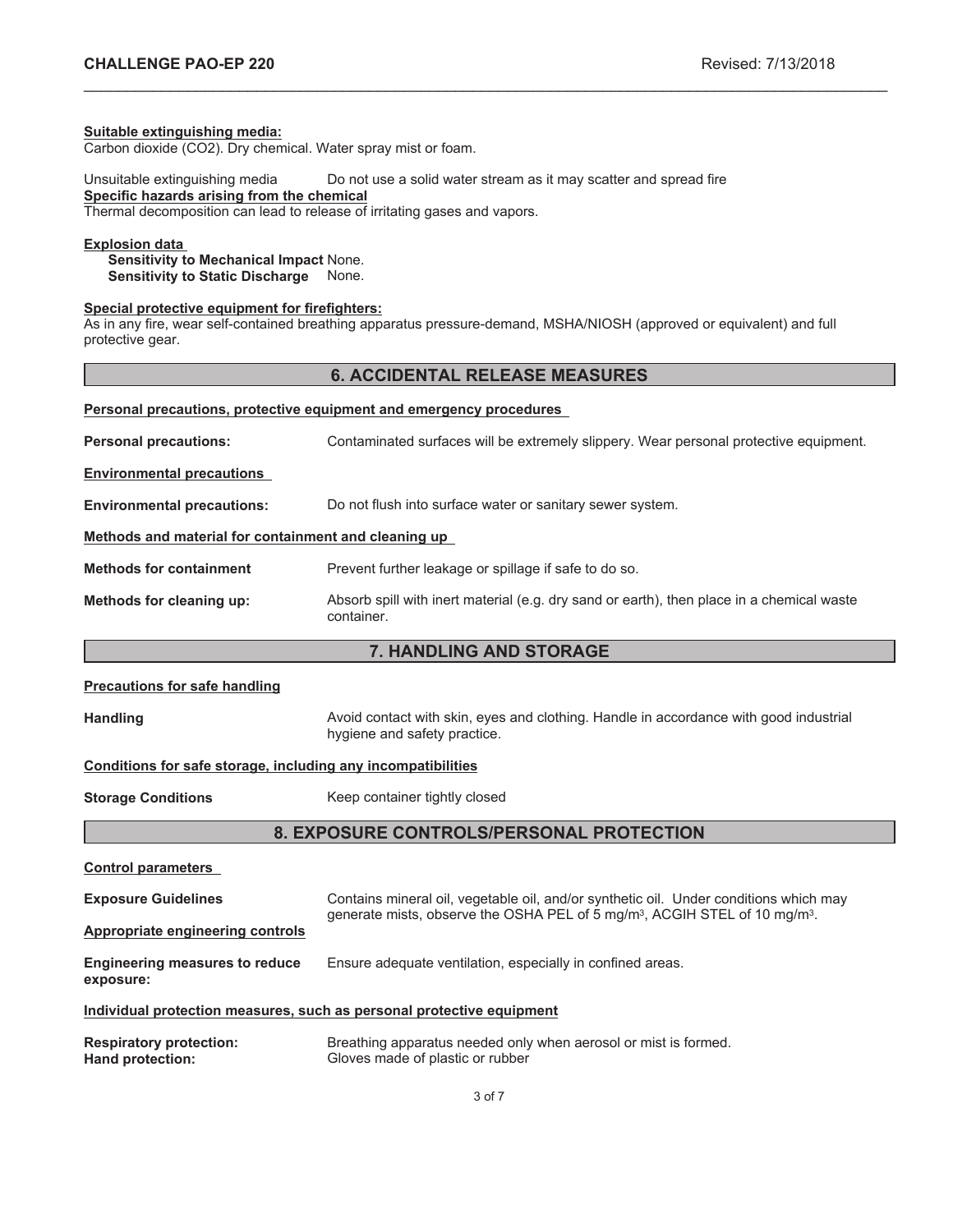| Eye protection:<br>Skin and body protection:                                                                                                                                                                                                                                                                                                                                                           | <b>General Hygiene Considerations</b>                                                                                                                                      | Safety glasses<br>Usual safety precautions while handling the product will provide adequate protection<br>against this potential effect<br>Avoid contact with skin, eyes and clothing |                                                                                                                                                                                       |                                                                                                                                                                                                             |                                      |           |
|--------------------------------------------------------------------------------------------------------------------------------------------------------------------------------------------------------------------------------------------------------------------------------------------------------------------------------------------------------------------------------------------------------|----------------------------------------------------------------------------------------------------------------------------------------------------------------------------|---------------------------------------------------------------------------------------------------------------------------------------------------------------------------------------|---------------------------------------------------------------------------------------------------------------------------------------------------------------------------------------|-------------------------------------------------------------------------------------------------------------------------------------------------------------------------------------------------------------|--------------------------------------|-----------|
|                                                                                                                                                                                                                                                                                                                                                                                                        |                                                                                                                                                                            | 9. PHYSICAL AND CHEMICAL PROPERTIES                                                                                                                                                   |                                                                                                                                                                                       |                                                                                                                                                                                                             |                                      |           |
|                                                                                                                                                                                                                                                                                                                                                                                                        |                                                                                                                                                                            | Information on basic physical and chemical properties                                                                                                                                 |                                                                                                                                                                                       |                                                                                                                                                                                                             |                                      |           |
|                                                                                                                                                                                                                                                                                                                                                                                                        |                                                                                                                                                                            |                                                                                                                                                                                       |                                                                                                                                                                                       |                                                                                                                                                                                                             |                                      |           |
| <b>Physical state Liquid</b><br>Appearance Oil                                                                                                                                                                                                                                                                                                                                                         |                                                                                                                                                                            | <b>Odor</b> Slight Sulphurous                                                                                                                                                         | <b>Color</b> Amber                                                                                                                                                                    |                                                                                                                                                                                                             | <b>Odor threshold No information</b> | available |
| <b>Property</b><br><b>Melting</b><br>point/freezing available<br>point                                                                                                                                                                                                                                                                                                                                 | Values<br>No information                                                                                                                                                   | Remarks • Method                                                                                                                                                                      | рH<br>boiling range available                                                                                                                                                         | Not applicable<br><b>Boiling point / No information</b>                                                                                                                                                     |                                      |           |
| <b>Flash point</b>                                                                                                                                                                                                                                                                                                                                                                                     | > 204 °C / > Cleveland Open Cup<br>400 $\degree$ F                                                                                                                         |                                                                                                                                                                                       | <b>Evaporation</b><br>rate                                                                                                                                                            | No information<br>available                                                                                                                                                                                 |                                      |           |
| <b>Flammability</b><br>(solid, gas)<br><b>Upper</b><br>flammability available<br>limit:<br>Vapor<br>pressure<br><b>Specific</b><br>Gravity<br>Solubility in<br>other solvents available<br><b>Autoignition</b><br>temperature<br><b>Kinematic</b><br>viscosity<br><b>Explosive properties</b><br><b>Oxidizing properties</b><br><b>Other information</b><br>Softening point<br><b>Molecular weight</b> | No information<br>available<br>No information<br>No information<br>available<br>${}_{0.9}$<br>No information<br>No information<br>available<br>approx. 232<br>cSt @ 40 ° C | No information available<br>No information available<br>No information available<br>No information available                                                                          | <b>Flammability</b><br><b>Limit in Air</b><br>Lower<br>flammability<br>limit:<br>Water<br>solubility<br><b>Partition</b><br>coefficient<br>temperature<br><b>Dynamic</b><br>viscosity | No information<br>available<br>Vapor density No information<br>available<br>Insoluble in<br>water<br>No information<br>available<br>DecompositionNo information<br>available<br>No information<br>available |                                      |           |
| VOC Content (%)<br><b>Density</b><br><b>Bulk density</b>                                                                                                                                                                                                                                                                                                                                               |                                                                                                                                                                            | No information available<br>No information available<br>No information available                                                                                                      |                                                                                                                                                                                       |                                                                                                                                                                                                             |                                      |           |
|                                                                                                                                                                                                                                                                                                                                                                                                        |                                                                                                                                                                            | <b>10. STABILITY AND REACTIVITY</b>                                                                                                                                                   |                                                                                                                                                                                       |                                                                                                                                                                                                             |                                      |           |

\_\_\_\_\_\_\_\_\_\_\_\_\_\_\_\_\_\_\_\_\_\_\_\_\_\_\_\_\_\_\_\_\_\_\_\_\_\_\_\_\_\_\_\_\_\_\_\_\_\_\_\_\_\_\_\_\_\_\_\_\_\_\_\_\_\_\_\_\_\_\_\_\_\_\_\_\_\_\_\_\_\_\_\_\_\_\_\_\_\_\_\_\_

#### **Reactivity** Not applicable

# **Chemical stability**

| <b>Stability</b><br><b>Possibility of Hazardous Reactions</b> | Stable under normal conditions           |
|---------------------------------------------------------------|------------------------------------------|
| <b>Possibility of Hazardous</b><br><b>Reactions</b>           | None under normal processing.            |
| <b>Hazardous polymerization</b>                               | Hazardous polymerization does not occur. |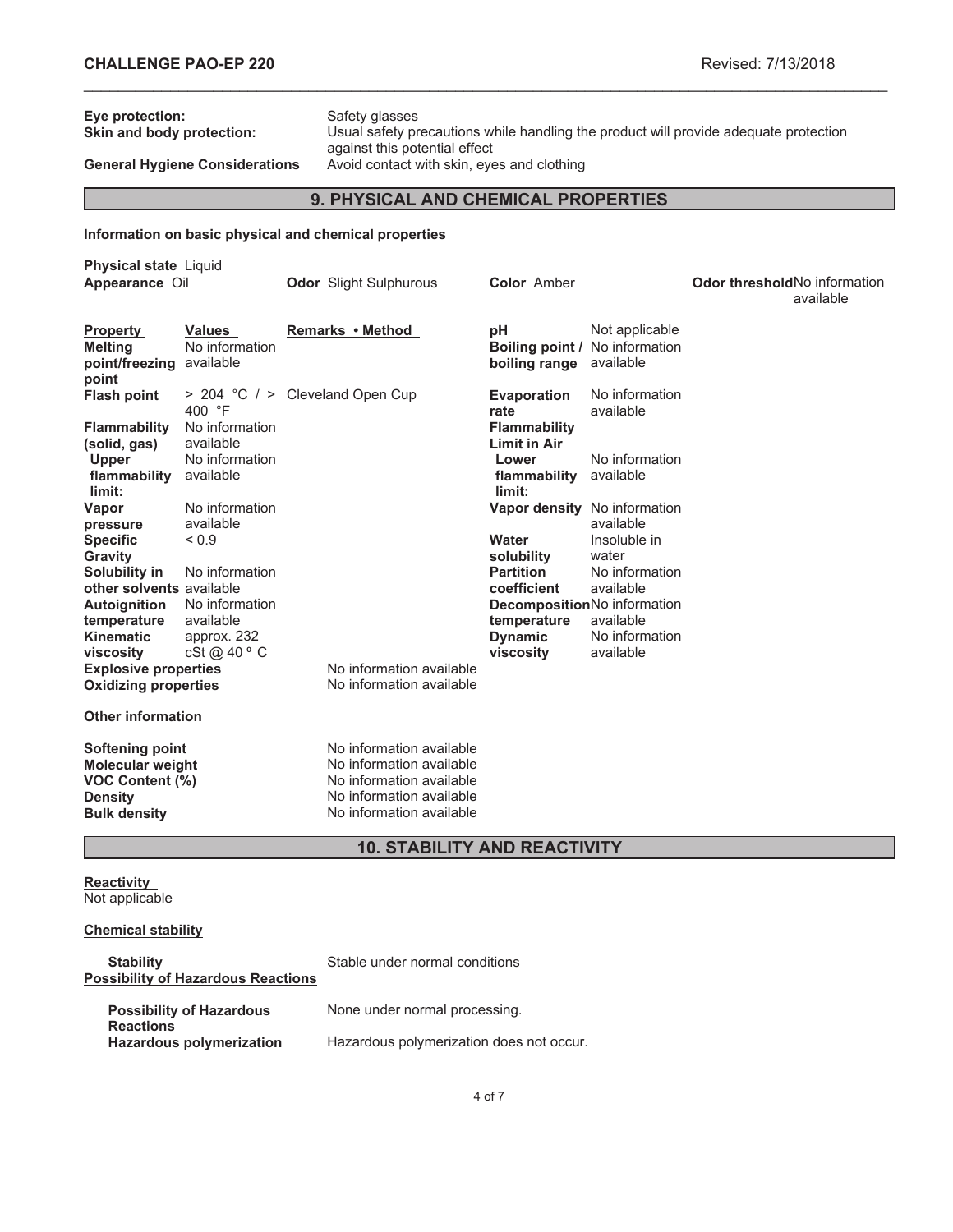## **Conditions to avoid**

| <b>Conditions to avoid</b>              | No special storage conditions required |
|-----------------------------------------|----------------------------------------|
| <b>Hazardous Decomposition Products</b> |                                        |

| <b>Hazardous Decomposition</b><br><b>Products</b> | Thermal decomposition can lead to release of irritating gases and vapors |
|---------------------------------------------------|--------------------------------------------------------------------------|
| Incompatible materials                            |                                                                          |

**Incompatible materials Oxidising agents** 

# **11. TOXICOLOGICAL INFORMATION**

\_\_\_\_\_\_\_\_\_\_\_\_\_\_\_\_\_\_\_\_\_\_\_\_\_\_\_\_\_\_\_\_\_\_\_\_\_\_\_\_\_\_\_\_\_\_\_\_\_\_\_\_\_\_\_\_\_\_\_\_\_\_\_\_\_\_\_\_\_\_\_\_\_\_\_\_\_\_\_\_\_\_\_\_\_\_\_\_\_\_\_\_\_

## **Information on likely routes of exposure**

| <b>Components</b>          |                                                                                  | Oral LD50                                                                                                                                                                     | Dermal LD50 | <b>Inhalation LC50</b> |
|----------------------------|----------------------------------------------------------------------------------|-------------------------------------------------------------------------------------------------------------------------------------------------------------------------------|-------------|------------------------|
| <b>Ingestion</b>           | Ingestion may cause gastrointestinal irritation, nausea, vomiting and diarrhoea. |                                                                                                                                                                               |             |                        |
| <b>Inhalation</b>          |                                                                                  | Avoid breathing vapors or mists.                                                                                                                                              |             |                        |
| <b>Skin contact</b>        |                                                                                  | Substance does not generally irritate and is only mildly irritating to the skin. Repeated or<br>prolonged skin contact may cause allergic reactions with susceptible persons. |             |                        |
| Eye contact                |                                                                                  | May cause slight irritation.                                                                                                                                                  |             |                        |
| <b>Product Information</b> |                                                                                  | Product does not present an acute toxicity hazard based on known or supplied information                                                                                      |             |                        |

| ∽<br><b>ICor</b><br>                                                                | <b>D50</b><br>Oral                                                      | .D50<br><b>Jermal</b> | <b>.C50</b> |
|-------------------------------------------------------------------------------------|-------------------------------------------------------------------------|-----------------------|-------------|
| <b>O</b> lefir<br>$\overline{\phantom{a}}$<br>$-96-7$<br>684.<br>sultic<br><u>_</u> | $\overline{\phantom{0}}$<br>Rat<br>17<br>- 1<br>$\overline{\mathbf{v}}$ |                       |             |
|                                                                                     |                                                                         |                       |             |

## **Information on toxicological effects**

## **Delayed and immediate effects as well as chronic effects from short and long-term exposure**

| <b>Sensitization</b><br><b>Mutagenic effects:</b><br>Carcinogenicity | May cause sensitization by skin contact.<br>Did not show mutagenic or teratogenic effects in animal experiments.<br>This product does not contain any carcinogens or potential carcinogens as listed by OSHA,<br>IARC or NTP. |
|----------------------------------------------------------------------|-------------------------------------------------------------------------------------------------------------------------------------------------------------------------------------------------------------------------------|
| <b>Reproductive toxicity</b>                                         | This product does not contain any known or suspected reproductive hazards.                                                                                                                                                    |
| <b>STOT - Single Exposure</b>                                        | None under normal use conditions.                                                                                                                                                                                             |
| <b>STOT - Repeated Exposure</b>                                      | None under normal use conditions.                                                                                                                                                                                             |
| <b>Aspiration hazard</b>                                             | Not applicable.                                                                                                                                                                                                               |

**Numerical measures of toxicity - Product Information**

**The following values are calculated based on chapter 3.1 of the GHS document** .

| <b>ATEmix (oral)</b>                 | 7605 mg/kg |
|--------------------------------------|------------|
| <b>ATEmix (dermal)</b>               | 8407 mg/kg |
| <b>ATEmix (inhalation-dust/mist)</b> | 27014 ma/l |
| <b>ATEmix (inhalation-vapor)</b>     | 12235 mg/l |

# **12. ECOLOGICAL INFORMATION**

## **Ecotoxicity**

May cause long lasting harmful effects to aquatic life

| 0.450% of the mixture consists of components(s) of unknown hazards to the aquatic environment |  |  |
|-----------------------------------------------------------------------------------------------|--|--|
|-----------------------------------------------------------------------------------------------|--|--|

| ___<br>- - -<br>~<br>$\cdots$<br>$\sim$<br>$\cdots$<br>)letii<br>,,,,,,<br>ີ<br>$\mathcal{F}$ |  |
|-----------------------------------------------------------------------------------------------|--|
|                                                                                               |  |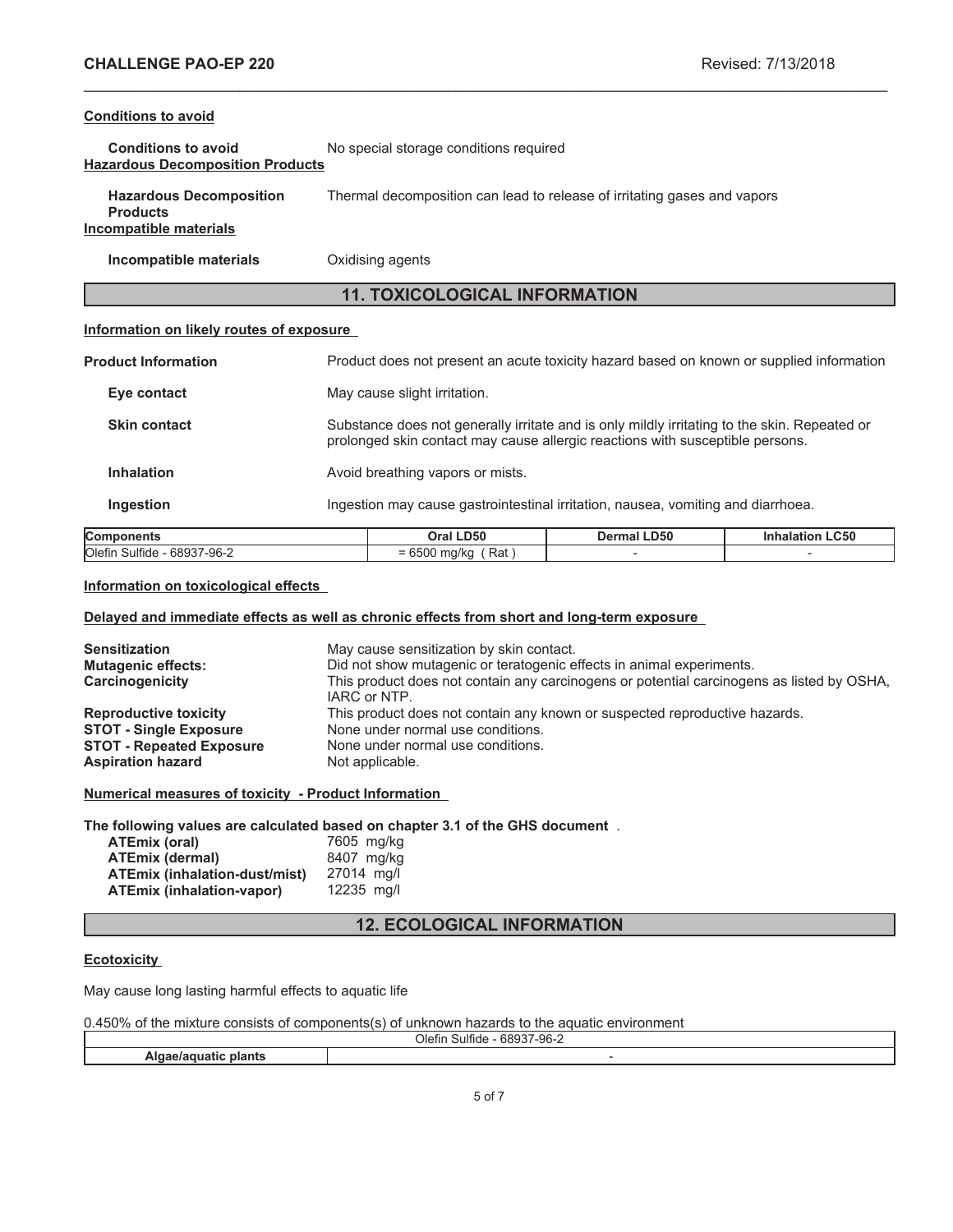| $\mathsf{Fish}$ | 250 - 500: 96 h Pimephales promelas mg/L LC50 static 1000: 96 h Pimephales promelas mg/L LC50 |
|-----------------|-----------------------------------------------------------------------------------------------|
|                 | semi-static                                                                                   |
| Crustacea       | 1000: 48 h Daphnia magna mg/L EC50                                                            |

\_\_\_\_\_\_\_\_\_\_\_\_\_\_\_\_\_\_\_\_\_\_\_\_\_\_\_\_\_\_\_\_\_\_\_\_\_\_\_\_\_\_\_\_\_\_\_\_\_\_\_\_\_\_\_\_\_\_\_\_\_\_\_\_\_\_\_\_\_\_\_\_\_\_\_\_\_\_\_\_\_\_\_\_\_\_\_\_\_\_\_\_\_

### **Persistence and degradability**

No information available.

#### **Bioaccumulation**

No information available.

### **Mobility**

The product is insoluble and floats on water.

## **13. DISPOSAL CONSIDERATIONS**

#### **Waste treatment methods**

**Disposal of wastes** Disposal should be in accordance with applicable regional, national and local laws and regulations. **Contaminated packaging Do not reuse container.** 

# **14. TRANSPORT INFORMATION**

**DOT** Not Regulated by any means of transportation

|                                  | <b>15. REGULATORY INFORMATION</b>                       |  |
|----------------------------------|---------------------------------------------------------|--|
| <b>International Inventories</b> |                                                         |  |
| <b>TSCA:</b>                     | Listed in TSCA                                          |  |
| DSL:                             | All of the components in this product are listed in DSL |  |
| <b>EINECS/ELINCS</b>             | This product complies with EINECS/ELINCS                |  |
| <b>CHINA:</b>                    | This product complies with China IECSC.                 |  |
| <b>KECL:</b>                     | This product complies with Korea KECL.                  |  |

#### **Legend:**

**TSCA** - United States Toxic Substances Control Act Section 8(b) Inventory

**DSL/NDSL** - Canadian Domestic Substances List/Non-Domestic Substances List

**PICCS:** This product complies with Philippines PICCS.

**EINECS/ELINCS** - European Inventory of Existing Chemical Substances/European List of Notified Chemical Substances

**AICS:** All the constituents of this material are listed on the Australian AICS

**ENCS** - Japan Existing and New Chemical Substances

**IECSC** - China Inventory of Existing Chemical Substances **KECL** - Korean Existing and Evaluated Chemical Substances

**PICCS** - Philippines Inventory of Chemicals and Chemical Substances

**AICS** - Australian Inventory of Chemical Substances